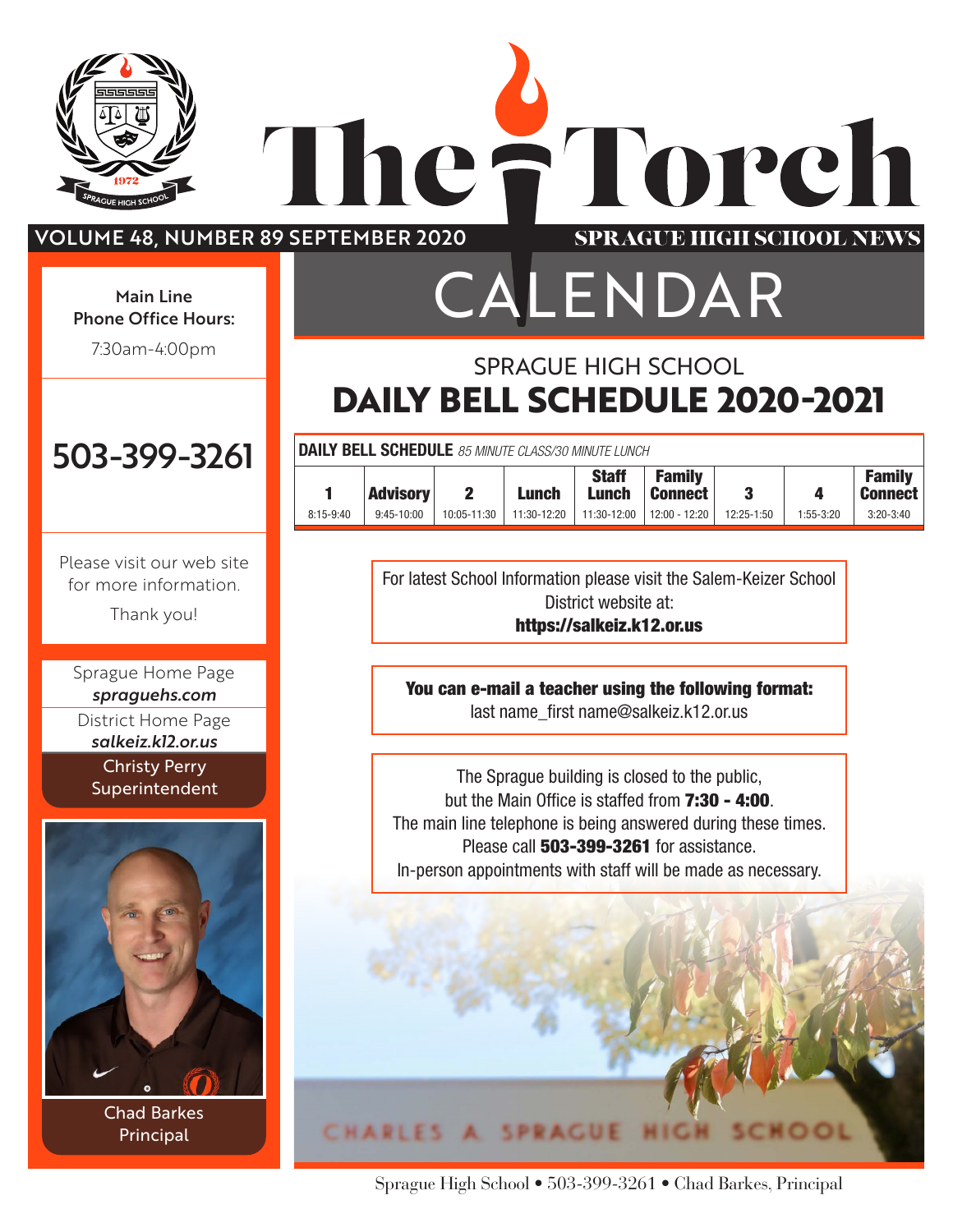## DEAR SPRAGUE OLYMPIANS:



Dear Sprague Students and Families:

Welcome to Sprague High School for the 2020-21 school year. I would like to take a moment to welcome our new students and welcome back our students who have been on our extended break from March. This is shaping up to be a year like no other. As we are still facing the full force of the pandemic and beginning the school year in comprehensive distance learning, I want to challenge us all to focus on what we can do, not the limitations we are facing. We can provide all students a rigorous, well designed, and meaningful offering of courses. We can make connections with all our students through advisory and intentional meeting times using virtual means or in small groups. We can listen to our students, encourage them to be active and engaged to the degree allowed by the county and support them to create experiences virtually or in person when allowed. We can and will reach out to families and students to let them know they are valued, and we want them to be engaged in their own learning.

As we prepare our physical building for the upcoming bond work (which will be starting in March 2021), I wanted to focus on a few changes occurring within our building. We are expanding our student leadership program with a focus on having an "Outward Mindset." All staff in the building will be trained using the "Outward Mindset" training from the Arbinger Institute. I am very excited for this shift in our thinking about ourselves and how we see other people. Mr. Chris Trammell and Ms. Stefani Atkinson have agreed to work with our student leadership class and are teaching courses specifically on how to serve others through leadership. Our staff will be focused on creating deeper relationships with each other and with our students and families.

Another change is the move towards embedded honors. This change will allow all students to be able to access honors courses if/when they choose and experience what an honors extension assignment would look like. The hope from Sprague staff is that all students would challenge themselves to take honors assignments and attempt them. We will continue to refine our class offerings in the hope that all students will earn an honors distinction for a class during their time at Sprague.

I have found when students engage in the learning process, they will enjoy their time at Sprague even more and will also be better prepared for that next step in life after graduating as an Olympian. Please take time to introduce yourself and let me know how I can better serve the Sprague community as your principal. It is an honor to serve as your principal and I appreciate you trusting us at Sprague High School with your child's educational needs.

Cod Rali

Chad Barkes **Principal** Sprague High School

*Our Vision: All Students Graduate and are Prepared for a Successful Life*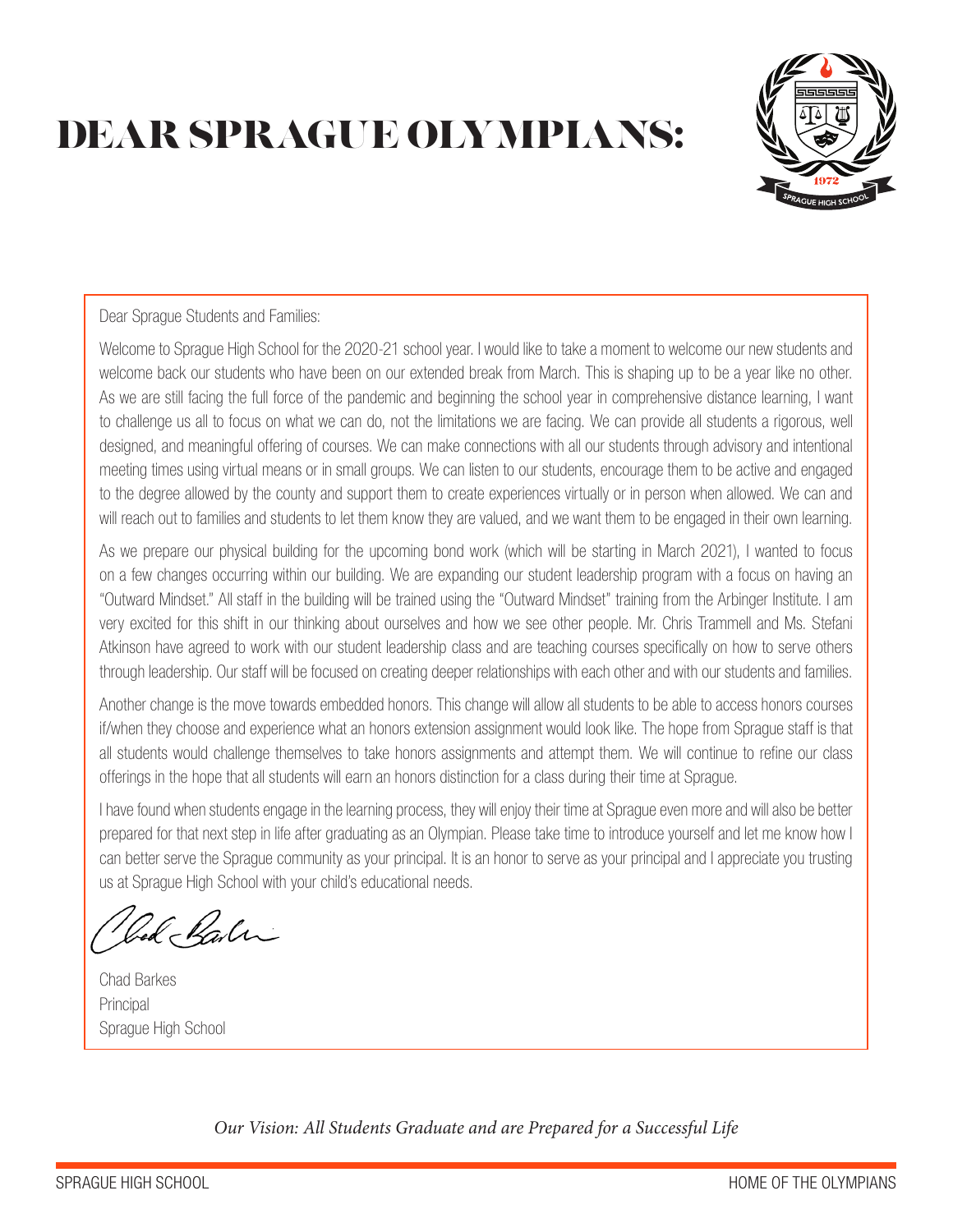## **lead·er /ˈlēdər/**

The word "leader" is not a noun, it is a verb. While the English department may not agree, this sentiment is what is driving the development and growth of our leadership program at Sprague High School. "Leader" is not just a title; it is an action. There are many students at Sprague High School who are leaders. They do not have a title, but they lead all the same because of what they do, how they serve, and ultimately, who they are. They are the people who TRULY SEE OTHERS. They see them, not as an obstacle in the way of their agenda, or a vehicle to be used to achieve their own goals, but as a unique and valuable person. No one is irrelevant to them.

My name is Chris Trammell and I am the new Leadership Coordinator at Sprague High School. Though these are difficult times, I am excited to get to work with an amazing team at Sprague to develop the young servant leaders that are so desperately needed in our schools, our communities, and our nation. The reimagining of our leadership program seeks to connect servant leaders with opportunities that will enhance and empower them to **serve** through their passion to reach the Sprague student body, staff, and the surrounding community. One of the areas of focus is to increase our transparency and accountability to all Sprague stakeholders. The first step in this process is to let you in on the blueprints for what we hope to be a robust, challenging, and fulfilling program that will train young servant leaders to truly SEE PEOPLE and equip them with the skills necessary to reach them.

### Program Design:

- 1. **Activities**: The activities class is designed to increase student interaction, promote school spirit, and create a sense of community and belonging within the building through planning assemblies, dances, and fun events for the student body and surrounding community. This course will be run by Ms. Atkinson (Activities Coordinator) who is a Sprague Alumni and has more school spirit than I thought was possible to fit into a single person. She is passionate, dedicated, and the type of person who makes people around her better!
- 2. **Outward Leadership**: The focus of this class is about truly **seeing** and **serving** people and is the backbone of the leadership program. Students will be challenged daily to focus on their "mindset," and not just their behaviors, to create positive outcomes. Having an "outward mindset" is how we want all Sprague students and staff to approach each moment of each day.
- 3. **Mentorship**: This program/class is in its infancy and is not yet offered at Sprague. The goal behind the development of this offering is to foster positive peer to peer relationships to better reach, serve, support, and love our own students, as well as the middle and elementary school students in our community. We are very excited to be actively working on this offering and will have more information to come!

To summarize, I am humbled to have this opportunity to serve and to build upon the foundation set by the leadership teachers before me. Together, we will work to develop the young leaders that can truly BE THE CHANGE they wish to see in the world.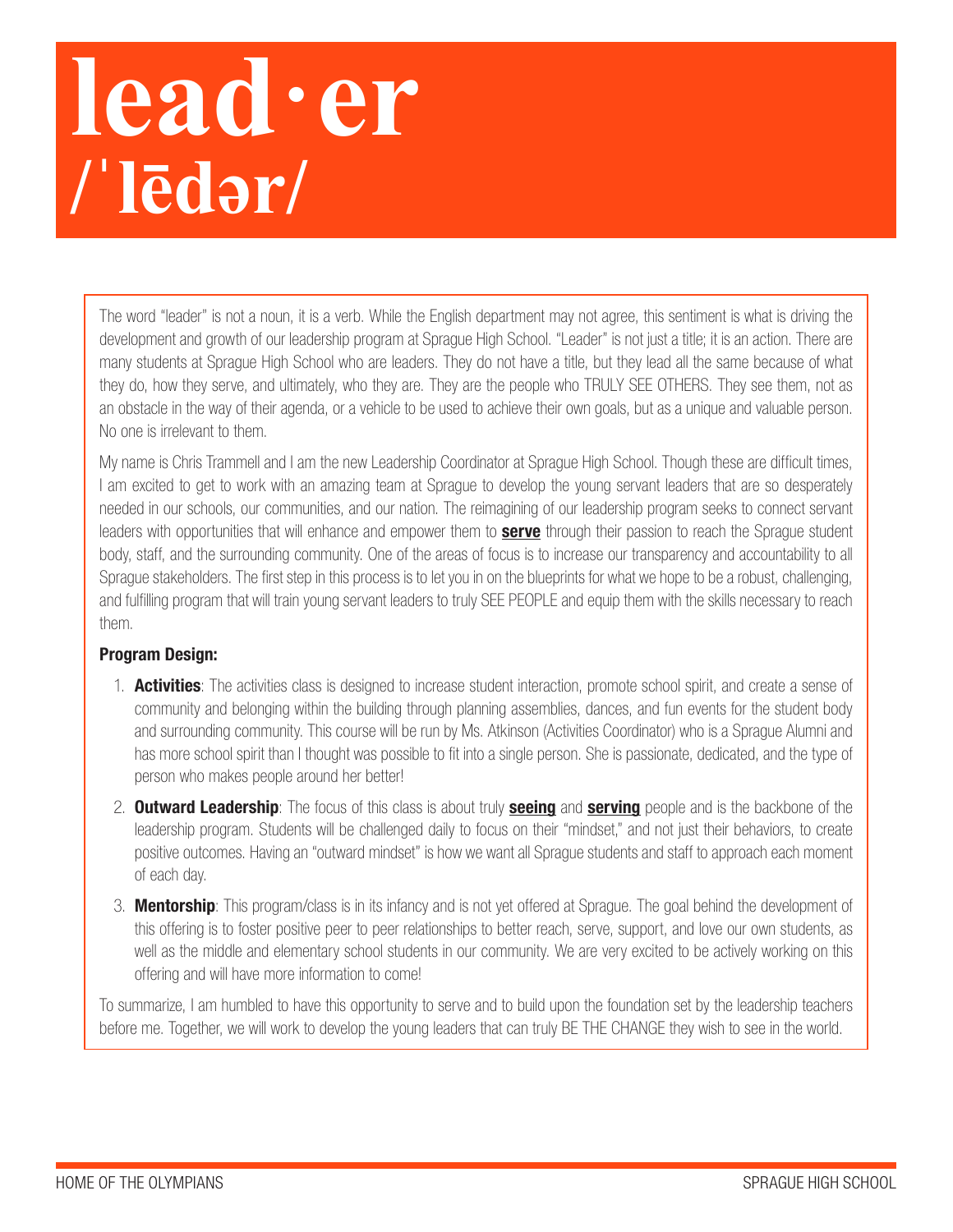### Sprague Families,

FamilyID is now open for Season One registration.

All student athletes are required to register on FamilyID (https://www.spraguehs.com/information/family\_id/index.php) for the sport they will be participating/practicing in during season one. You will not need to pay at this time, however, if you do not have a current OSAA sport physical on file, (that does not expire during the season) you will need to provide one to be eligible for upcoming workouts. You will also need to be enrolled in four classes.

If you have questions regarding homeschooled, intra and inter-district transfer students, please contact the Athletic Department for more information.

For Seasons Two (winter), Three (traditional fall in the early spring), and Four (spring), the athletic fee will need to be paid and athletes will be cleared for competition and participation after the following requirements are met:

- Student must be enrolled in 4 classes at Sprague for the 2020-21 school year.
- Passing minimum of 5 out of 8 classes from the second semester of the 2019-20 school year and pass 3 out of 4 classes each quarter during the 2020-21 school year.
- Student is on track and has the necessary credits to graduate.
- Student Athlete has a current physical on file that will not expire during athletic season. (ENSURE THIS IS COMPLETED WELL BEFORE THE SEASON, AND BEFORE OCTOBER IF YOU PLAN ON PARTICIPATING IN SEASON 2.)
- Student is covered by medical insurance.
- All fees and fines must be paid in advance of tryouts in seasons 2,3 & 4.
- Student must live within the Sprague High School boundary or have applied and been approved for an in-district or intradistrict transfer. All transfer student will need to complete required OSAA paperwork before participation.
- Students being homeschooled or attending a charter or private school must register with Sprague and fill out additional OSAA paperwork before participating in practices or tryouts.

As always, feel free to contact me with any questions.

Oly Strong,

Clinton Gertenrich Athletic Director/Assistant Principal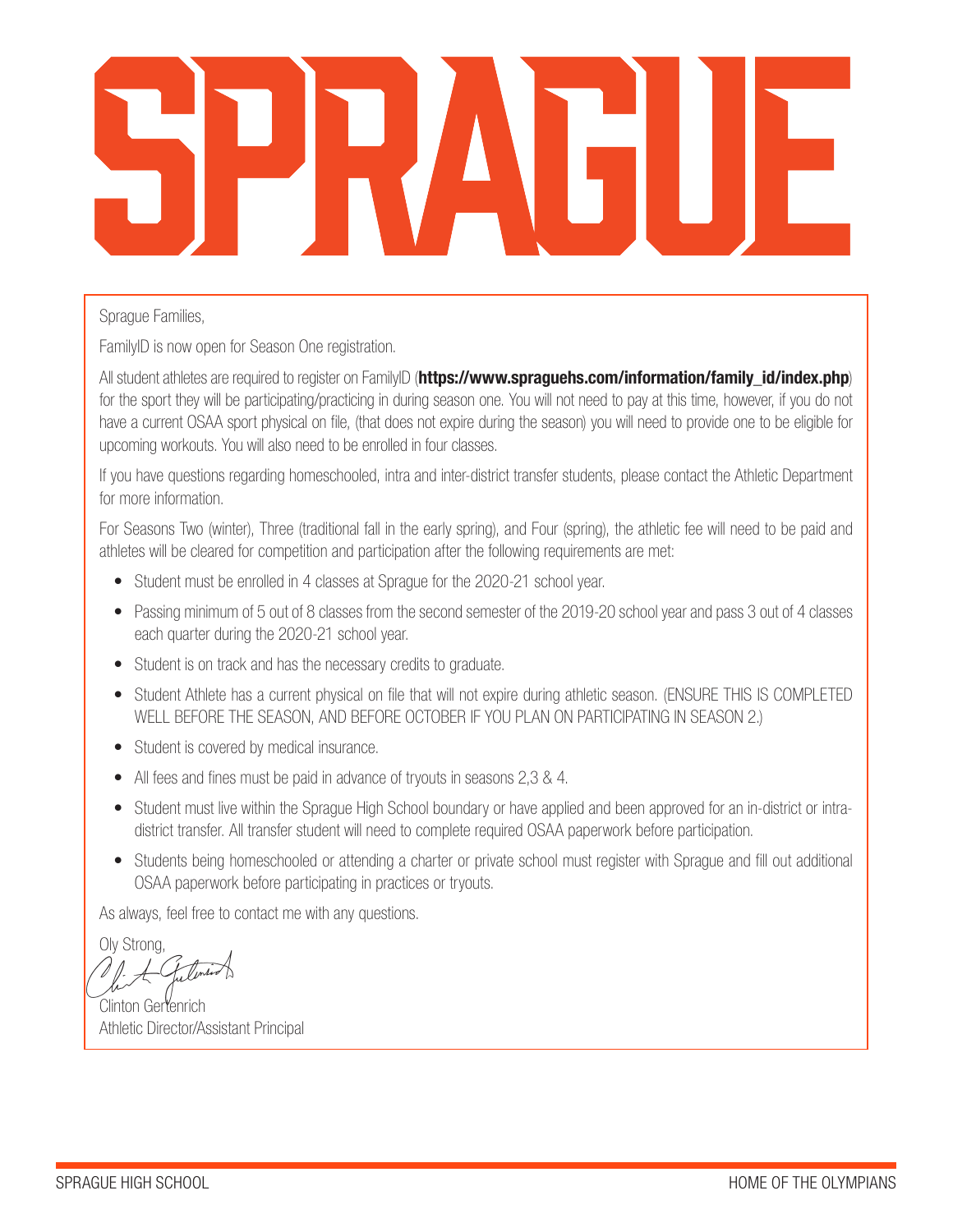

Hi everyone! My name is Avery Cassler. I'm going into my senior year at Sprague, and I'm also this year's ASB president!

I couldn't be more ready for this school year, despite everything going on. I'm especially pumped for our new leadership program, and starting our mission of "seeing people as people".

Having an outward approach to leadership is super important, and truly eye-opening. I am so excited to get to work! Let's go Olys!





### **AP® PROGRAM 2020 - 2021**

The AP® Program is continuing to use the new resources and processes designed to help students earn college credit and placement.

Here's what you and your student need to know:

- AP classroom sign up will take place early September in all AP Classes.
- Students will get personalized feedback through new digital tools that provide daily support for every AP classroom. Their teachers will be able to track their performance throughout the year using monthly personal progress checks.
- The College Board has now shifted AP Exam Registration to the fall. As a result, Sprague High School will collect fees from **October** 1st till November 6th, 2020 through the SK Payment Portal - click https://bit.ly/ppstepguide for a step by step guide once the window opens.
- There is a \$40 fee for late registration, but **unused/canceled exam fee is waived this year**.
- AP Exams will continue to be given in the first two weeks of May.

To get ready for the coming school year, please encourage your student to sign up for a College Board account. All College Board programs are connected through one account, so if your student created one for the PSAT/NMSQT®, SAT®, or College Board Opportunity Scholarships, they're all set. They will just need to have their username and password available.

### **ACCESS TO YOUR COLLEGE BOARD ACCOUNT**

[myap.collegeboard.org](https://myap.collegeboard.org)

### **HELP FOR SIGNING IN TO AND SIGNING UP FOR A COLLEGE BOARD ACCOUNT**

https://pages.collegeboard.org/account-help

**SK PAYMENT PORTAL**

https://skpay.salkeiz.k12.or.us/

### **SK PAYMENT PORTAL - STEP GUIDE**

https://bit.ly/ppstepguide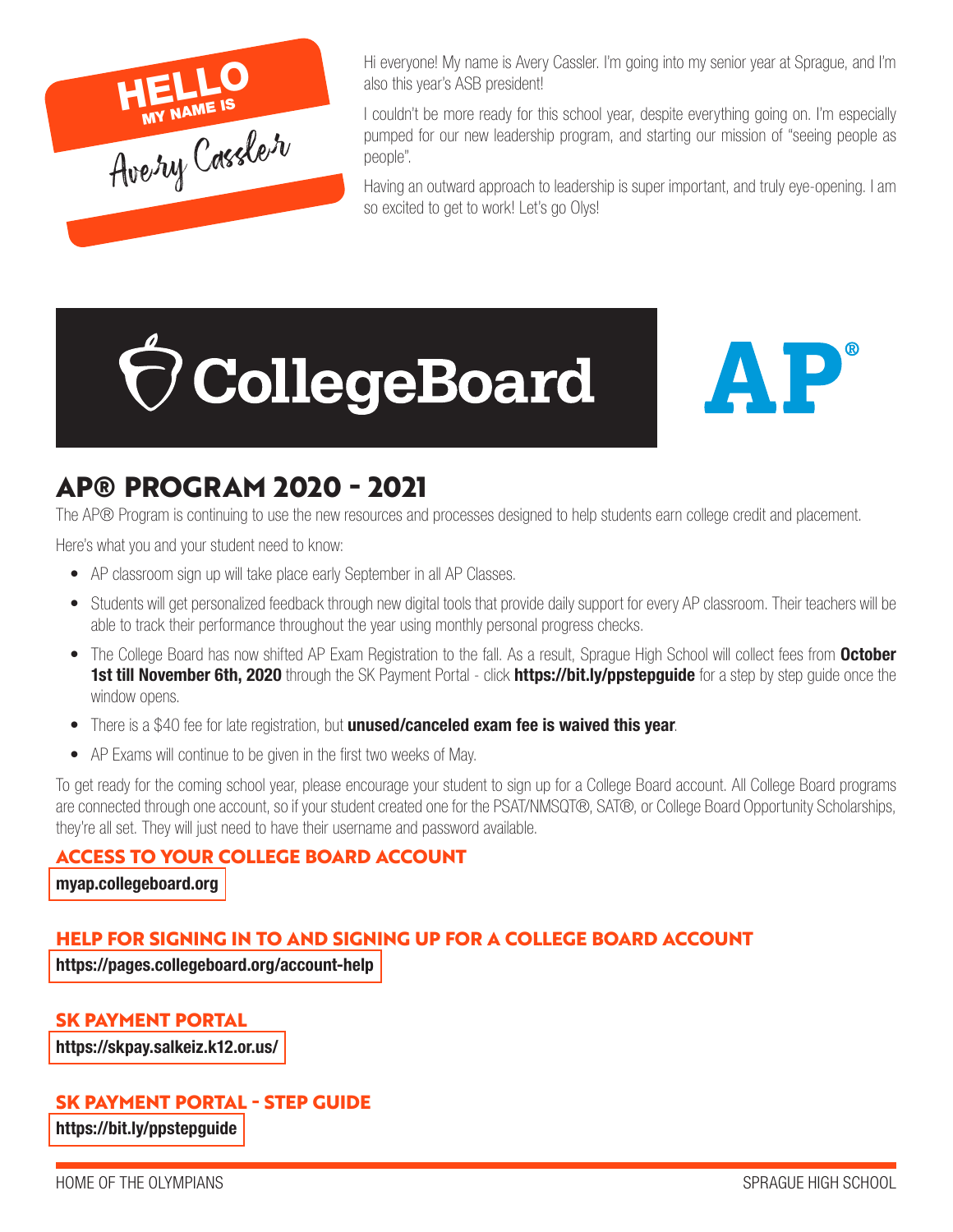

What would a day look like for my Salem-Keizer high school student during comprehensive distance learning?

## **HIGH SCHOOL DAILY BELL SCHEDULE**

| <b>PERIOD</b>                                 | <b>MINUTES</b> |
|-----------------------------------------------|----------------|
| <b>PERIOD I</b><br>$8:15 - 9:40$ am           | 85             |
| <b>ADVISORY</b><br>9:45 - 10:00 AM            | 15             |
| <b>PERIOD 2</b><br>10:05 - 11:30 am           | 85             |
| <b>LUNCH</b><br>11:30 - 12:20 PM              | 50             |
| <b>STAFF LUNCH</b><br>11:30 - 12:00 PM        | 30             |
| <b>FAMILY CONNECTIONS</b><br>12:00 - 12:20 pm | 20             |
| <b>PERIOD 3</b><br>12:25 - 1:50 pm            | 85             |
| <b>PERIOD 4</b><br>$1:55 - 3:20$ pm           | 85             |
| <b>FAMILY CONNECTIONS</b><br>$3:20 - 3:40$ pm | 20             |

*REV: 8/25/20*

SPRAGUE HIGH SCHOOL SOLUTION AND SERVED OF THE OLYMPIANS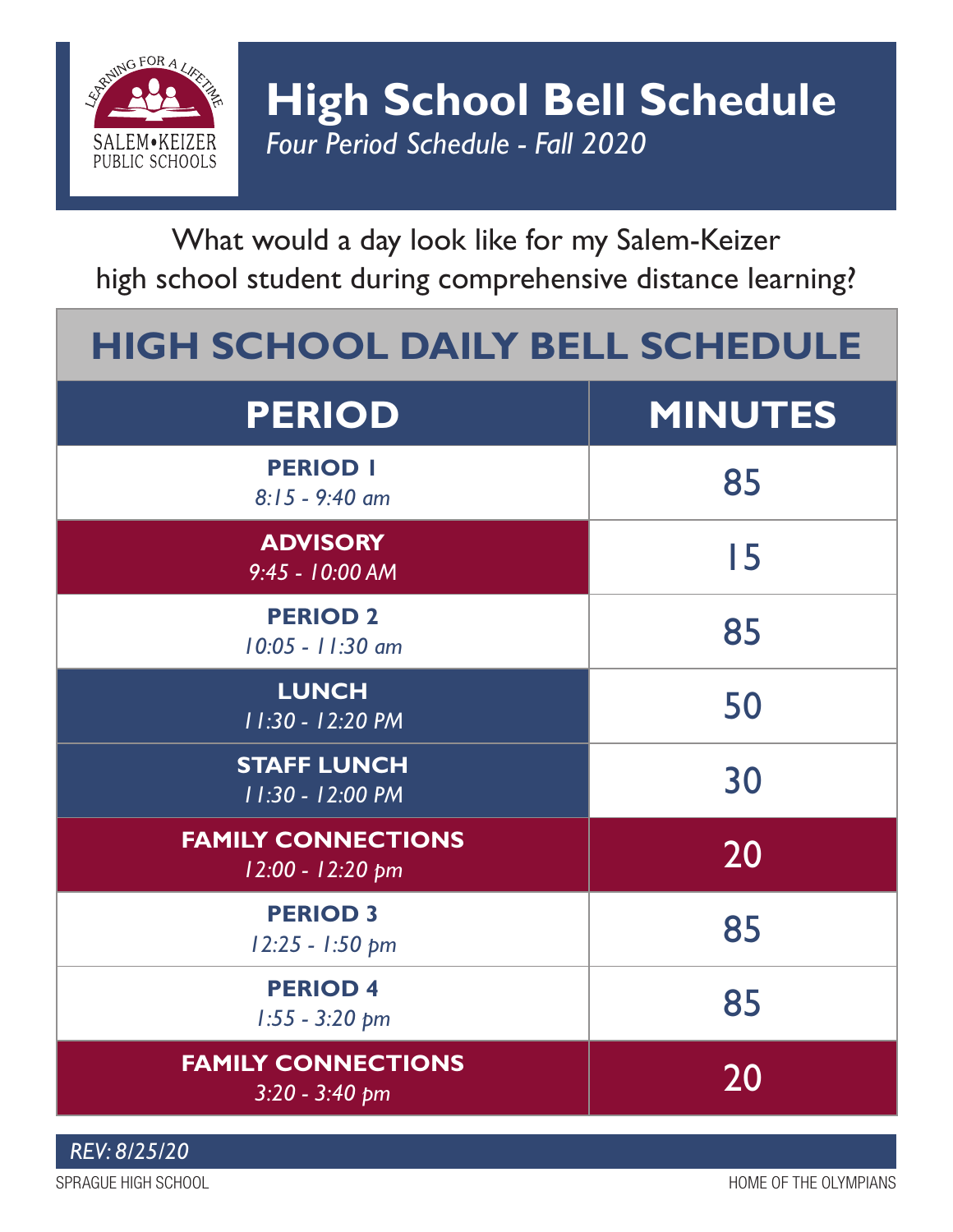# SCHOOL **2020-21** CALENDAR

### **AUGUST/SEPTEMBER**

|    | 31 |                     | 2  |    |    |
|----|----|---------------------|----|----|----|
| н  |    | <b>Smooth Start</b> |    |    |    |
|    |    | 8                   | 9  | 10 | 11 |
| M  |    |                     |    |    |    |
|    | 14 | 15                  | 16 | 17 | 18 |
| M  |    |                     |    |    |    |
|    | 21 | 22                  | 23 | 24 | 25 |
| lм |    |                     |    |    |    |
|    | 28 | 29                  | 30 |    |    |

|    | <b>DECEMBER</b> |    |    |     |    |  |  |
|----|-----------------|----|----|-----|----|--|--|
|    |                 | 1  | 2  | 3   | 4  |  |  |
| lм |                 |    |    |     |    |  |  |
| lм |                 | 8  | 9  | 10  | 11 |  |  |
|    | 14              | 15 | 16 | 17  | 18 |  |  |
|    |                 |    |    | IDН | lн |  |  |
|    | 21              | 22 | 23 | 24  | 25 |  |  |
|    | 28              | 29 | 30 | 31  |    |  |  |

|              | <b>MARCH</b> |                |    |    |    |  |  |
|--------------|--------------|----------------|----|----|----|--|--|
| M            |              |                |    |    |    |  |  |
|              | 1            | $\overline{2}$ | 3  | 4  | 5  |  |  |
| EG<br>SSM    | 8            | 9              | 10 | 11 | 12 |  |  |
| $M$<br>K-12C | 15           | 16             | 17 | 18 | 19 |  |  |
|              | 22           | 23             | 24 | 25 | 26 |  |  |
| M            | 29           | 30             | 31 |    |    |  |  |

|    | E  |    |           |                                                |    |  |
|----|----|----|-----------|------------------------------------------------|----|--|
|    |    |    |           |                                                |    |  |
| lм |    | 8  |           | 10                                             |    |  |
|    | 14 | 15 | SSM<br>EG | $\frac{\sqrt{\frac{EGV_2}{ESDV_2}}}{16}$<br>Τ. | 18 |  |

| Days may be added in June to make up for emergency<br>closures. As much as possible, lost instructional time<br>will be made up with instructional time, and lost PD<br>time will be made up with PD time. |  |  |  |  |  |
|------------------------------------------------------------------------------------------------------------------------------------------------------------------------------------------------------------|--|--|--|--|--|
| <b>LAST</b><br>DAY                                                                                                                                                                                         |  |  |  |  |  |



SCHOOL DISTRICT 24J | SALEM, OREGON **AUGUST 2020**

### **OCTOBER**

|          |    |    |    |    | 2  |
|----------|----|----|----|----|----|
| M        |    |    |    |    |    |
|          | 5  | 6  |    | 8  | 9  |
| M        |    |    |    |    |    |
|          | 12 | 13 | 14 | 15 | 16 |
| $K-12C*$ |    |    |    |    |    |
|          | 19 | 20 | 21 | 22 | 23 |
| $K-12C*$ |    |    |    |    |    |
|          | 26 | 27 | 28 | 29 | 30 |

|             | <b>JANUARY</b> |    |    |    |    |  |  |
|-------------|----------------|----|----|----|----|--|--|
|             |                |    |    |    | Η  |  |  |
|             |                |    |    |    |    |  |  |
| lΜ          |                |    |    |    |    |  |  |
|             | 4              | 5  | 6  | 7  | 8  |  |  |
| ĪМ          |                |    |    |    |    |  |  |
|             | 11             | 12 | 13 | 14 | 15 |  |  |
| <b>DSSH</b> |                |    |    |    |    |  |  |
|             | 18             | 19 | 20 | 21 | 22 |  |  |
| lм          |                |    |    |    |    |  |  |
|             | 25             | 26 | 27 | 28 | 29 |  |  |

| <b>APRIL</b>                              |    |    |    |    |    |
|-------------------------------------------|----|----|----|----|----|
|                                           |    |    |    | 1  | 2  |
| M                                         | 5  | 6  |    | 8  | 9  |
| <b>ESM</b><br>SG1/2<br>SSD <sup>1/2</sup> | 12 | 13 | 14 | 15 | 16 |
| M                                         | 19 | 20 | 21 | 22 | 23 |
| lм                                        | 26 | 27 | 28 | 29 | 30 |

|                                 | First Day of School for Students – Comprehensive<br>Distance Learning, blended learning |
|---------------------------------|-----------------------------------------------------------------------------------------|
|                                 | First Day of School for Students - EDGE Online<br>Program                               |
| м                               | <b>Student Support Monday</b>                                                           |
| DН                              | <b>District Holiday</b>                                                                 |
| <b>DSSH</b>                     | Designated State School Holiday<br>(non-paid for less than 12 mo. employees)            |
| ЕG                              | Elementary Grading Day                                                                  |
| EG <sup>1</sup> / <sub>2</sub>  | <b>Elementary Grading Half-Day</b>                                                      |
| <b>ESD</b>                      | Elementary Staff Development Day                                                        |
| ESD <sup>1</sup> / <sub>2</sub> | Elementary Staff Development Half-Day                                                   |
| SSD <sub>1</sub>                | Secondary Staff Development Half-Day                                                    |
| SG                              | Secondary Grading Day                                                                   |
| SG <sup>1</sup> / <sub>2</sub>  | Secondary Grading Half-Day                                                              |
|                                 | Commencement                                                                            |

HOME OF THE OLYMPIANS SPRAGUE HIGH SCHOOL SPRAGUE HIGH SCHOOL SPRAGUE HIGH SCHOOL SPRAGUE HIGH SCHOOL SPRAGUE H

### **2 3 4 5 6 H NOVEMBER**

|                           | 9  | 10 | 11 | 12      | 13      |
|---------------------------|----|----|----|---------|---------|
| <b>ESM</b><br>SG½<br>SSD½ | 16 | 17 | 18 | 19      | 20      |
| EG<br>SSM                 | 23 | 24 | 25 | н<br>26 | Ή<br>27 |
| м                         |    |    |    |         |         |
|                           | 30 |    |    |         |         |

|             | <b>FEBRUARY</b> |                                  |    |    |    |
|-------------|-----------------|----------------------------------|----|----|----|
| ESD<br>SG   |                 | <b>Semester</b><br>2 Begins<br>۷ | 3  | 4  | 5  |
| lм          |                 |                                  |    |    |    |
|             | 8               | 9                                | 10 | 11 | 12 |
| <b>SH/M</b> |                 |                                  |    |    |    |
|             | 15              | 16                               | 17 | 18 | 19 |
| lм          |                 |                                  |    |    |    |
|             | 22              | 23                               | 24 | 25 | 26 |
|             |                 |                                  |    |    |    |

| MAY           |    |    |    |    |    |
|---------------|----|----|----|----|----|
| ESD<br>SSD1/2 | 3  | 4  | 5  | 6  | 7  |
| M             |    |    |    |    |    |
|               | 10 | 11 | 12 | 13 | 14 |
| M             |    |    |    |    |    |
|               | 17 | 18 | 19 | 20 | 21 |
| lм            |    |    |    |    |    |
|               | 24 | 25 | 26 | 27 | 28 |
| lн            |    |    |    |    |    |
|               | 31 |    |    |    |    |

### **LEGEND**

**M**

| K-12C*     | Kindergarten to 12th Grade Conferences<br>Exact times to be determined by schools, (8 hours)<br>*and/or up to 2 hours of PD Grades 6-12 |
|------------|-----------------------------------------------------------------------------------------------------------------------------------------|
| $K-12C$    | K-12 Conferences<br>Exact times to be determined by schools, (8 hours)                                                                  |
| ı          | Staff Inservice Day (No students)                                                                                                       |
| н          | Holiday                                                                                                                                 |
| <b>SH</b>  | <b>School Holiday</b><br>(Non-paid for less than 12-mo. employees)                                                                      |
| <b>SSM</b> | <b>Secondary Support Monday</b>                                                                                                         |
| ESM        | <b>Elementary Support Monday</b>                                                                                                        |
| SH/M       | President's Day in February may be used as an<br>optional make-up day for an emergency closure that<br>occurs prior to Winter Break.    |
|            | <b>Winter/Spring Breaks</b>                                                                                                             |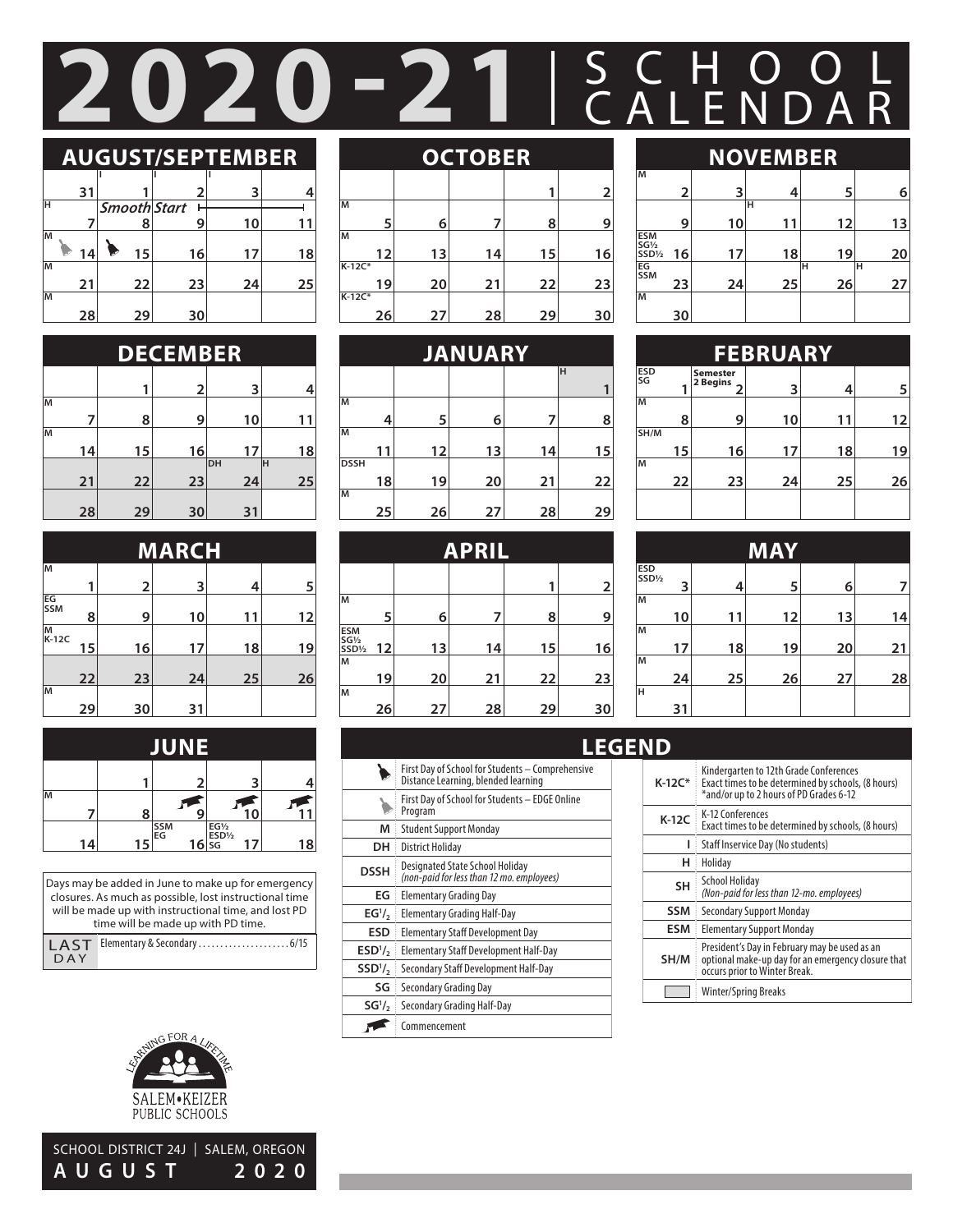## C 20 - 21 ESCOLAR

### **AGOSTO/SEPTIEMBRE**

|    | 31 |    |                     | 3  |    |
|----|----|----|---------------------|----|----|
| н  |    |    | Comienzo progresivo |    |    |
|    |    |    |                     | 10 |    |
| lм |    |    |                     |    |    |
|    | 14 | 15 | 16                  | 17 | 18 |
| M  |    |    |                     |    |    |
|    | 21 | 22 | 23                  | 24 | 25 |
| lм |    |    |                     |    |    |
|    | 28 | 29 | 30                  |    |    |

|    | <b>DICIEMBRE</b> |    |    |           |          |  |
|----|------------------|----|----|-----------|----------|--|
|    |                  | 1  | 2  | 3         |          |  |
| lм | 7                | 8  | 9  | 10        |          |  |
| lм | 14               | 15 | 16 | 17        | 18       |  |
|    | 21               | 22 | 23 | ldн<br>24 | lн<br>25 |  |
|    | 28               | 29 | 30 | 31        |          |  |

| <b>MARZO</b> |    |                         |    |    |    |
|--------------|----|-------------------------|----|----|----|
| M            |    |                         |    |    |    |
|              |    | $\overline{\mathbf{2}}$ | 3  | 4  | 5  |
| EG<br>SSM    | 8  | 9                       | 10 | 11 | 12 |
| M<br>K-12C   | 15 | 16                      | 17 | 18 | 19 |
|              | 22 | 23                      | 24 | 25 | 26 |
| M            | 29 | 30                      | 31 |    |    |

| <b>JUNIO</b>                                                                                                                                                                                                                                                        |    |                            |                                                     |    |  |
|---------------------------------------------------------------------------------------------------------------------------------------------------------------------------------------------------------------------------------------------------------------------|----|----------------------------|-----------------------------------------------------|----|--|
|                                                                                                                                                                                                                                                                     |    |                            |                                                     |    |  |
| M                                                                                                                                                                                                                                                                   | ឧ  |                            |                                                     |    |  |
|                                                                                                                                                                                                                                                                     | 15 | <b>SSM</b><br>EG<br>$16$ s | EGV <sub>2</sub><br>ESD <sup>1</sup> / <sub>2</sub> | 18 |  |
| Se pueden añadir días en junio para recuperar el<br>tiempo perdido por un cierre escolar de emergencia.<br>Se recuperará en la medida de lo posible el tiempo de<br>instrucción con tiempo de instrucción e iqualmente<br>para el tiempo de desarrollo profesional. |    |                            |                                                     |    |  |
| Escuelas primarias, intermedias y<br>ÚLTIMO<br>preparatorias.<br>DÍA<br>15 de junio                                                                                                                                                                                 |    |                            |                                                     |    |  |

| DÍA |  |
|-----|--|
|     |  |



SPRAGUE HIGH SCHOOL HOME OF THE OLYMPIANS OF THE OLYMPIANS OF THE OLYMPIANS OF THE OLYMPIANS OF THE OLYMPIANS O DISTRITO ESCOLAR 24J | SALEM, OREGON **APROBADO EN AGOSTO DEL 2020**

### **OCTUBRE**

|          |    |    |    |    | 2  |
|----------|----|----|----|----|----|
| M        |    |    |    |    |    |
|          | 5  | 6  |    | 8  | 9  |
| M        |    |    |    |    |    |
|          | 12 | 13 | 14 | 15 | 16 |
| $K-12C*$ |    |    |    |    |    |
|          | 19 | 20 | 21 | 22 | 23 |
| $K-12C*$ |    |    |    |    |    |
|          | 26 | 27 | 28 | 29 | 30 |

| <b>ENERO</b> |    |    |    |    |    |
|--------------|----|----|----|----|----|
|              |    |    |    |    | H  |
|              |    |    |    |    |    |
| lм           |    |    |    |    |    |
|              | 4  | 5  | 6  | 7  | 8  |
| ĪМ           |    |    |    |    |    |
|              | 11 | 12 | 13 | 14 | 15 |
| <b>DSSH</b>  |    |    |    |    |    |
|              | 18 | 19 | 20 | 21 | 22 |
| lм           |    |    |    |    |    |
|              | 25 | 26 | 27 | 28 | 29 |

|                                                                    | <b>ABRIL</b> |    |    |    |                |  |
|--------------------------------------------------------------------|--------------|----|----|----|----------------|--|
|                                                                    |              |    |    | 1  | $\overline{2}$ |  |
| M                                                                  | 5            | 6  |    | 8  | 9              |  |
| <b>ESM</b><br>SG <sub>1/2</sub><br>SSD <sup>1</sup> / <sub>2</sub> | 12           | 13 | 14 | 15 | 16             |  |
| lм                                                                 | 19           | 20 | 21 | 22 | 23             |  |
| lм                                                                 | 26           | 27 | 28 | 29 | 30             |  |

|                                 | LISTA DE ABREVIATURAS Y SÍMBOLOS DEL CALENDARIO                                                                                                                                                                                   |            |                                                                                                                                                       |
|---------------------------------|-----------------------------------------------------------------------------------------------------------------------------------------------------------------------------------------------------------------------------------|------------|-------------------------------------------------------------------------------------------------------------------------------------------------------|
|                                 | Primer día de clases para los estudiantes; Aprendizaje Integral a Distancia,<br>Modelo de Aprendizaje Combinado                                                                                                                   | НΙ         | Día festivo                                                                                                                                           |
|                                 | Primer día de clases para los estudiantes en el Programa en<br>línea EDGE                                                                                                                                                         | <b>SH</b>  | Día festivo escolar (no es un día remunerado para los empleados<br>trabaian menos de 12 meses)                                                        |
| M                               | Lunes de Apoyo Estudiantil                                                                                                                                                                                                        | <b>SSM</b> | Lunes de Apoyo Estudiantil para los estudiantes de escuelas intermedias y pre                                                                         |
| DH 3                            | Día festivo en todo el distrito escolar                                                                                                                                                                                           | <b>ESM</b> | Lunes de Apoyo Estudiantil para los estudiantes de escuelas primarias                                                                                 |
| <b>DSSH</b>                     | Día festivo estatal en las escuelas (no es un día remunerado para los empleados que<br>trabajan menos de 12 meses)                                                                                                                | SH/M       | Se puede utilizar el día de los presidentes en febrero como un día<br>de recuperación de tiempo de instrucción por un día de cierre esc<br>emergencia |
| EG                              | Día de preparar las calificaciones de los estudiantes de las escuelas<br>primarias                                                                                                                                                |            | Día(s) de receso escolar de invierno y primavera                                                                                                      |
| EG <sup>1</sup> / <sub>2</sub>  | Día de preparar las calificaciones de los estudiantes de las escuelas<br>primarias, medio día                                                                                                                                     |            | (no hay clases)                                                                                                                                       |
| <b>ESD</b>                      | Día de desarrollo del personal de las escuelas primarias                                                                                                                                                                          |            |                                                                                                                                                       |
| ESD <sup>1</sup> / <sub>2</sub> | Medio día de desarrollo del personal de las escuelas primarias                                                                                                                                                                    |            |                                                                                                                                                       |
| SSD <sub>1</sub>                | Medio día de desarrollo del personal de las escuelas intermedias y preparatorias                                                                                                                                                  |            |                                                                                                                                                       |
| SG                              | Tiempo de preparar las calificaciones de los estudiantes de las escuelas intermedias y<br>preparatorias                                                                                                                           |            |                                                                                                                                                       |
| EG <sup>1</sup> / <sub>2</sub>  | Tiempo de preparar las calificaciones de los estudiantes de las escuelas intermedias y<br>preparatorias, medio día                                                                                                                |            |                                                                                                                                                       |
|                                 | Ceremonias de graduación                                                                                                                                                                                                          |            |                                                                                                                                                       |
| $K-12C*$                        | Conferencias entre los padres de familia y maestros de los estudiantes del<br>kínder al 12º grado, el horario será determinado por las escuelas (8 horas) *y hasta 2 horas de desarrollo del personal docente del 6º al 12º grado |            |                                                                                                                                                       |
| $K-12C$                         | Conferencias entre los padres de familia y maestros de los estudiantes del<br>kínder al 12º grado, el horario será determinado por las escuelas (8 horas)                                                                         |            |                                                                                                                                                       |
|                                 | Día de desarrollo del personal (no hay clases para los estudiantes)                                                                                                                                                               |            |                                                                                                                                                       |
|                                 |                                                                                                                                                                                                                                   |            |                                                                                                                                                       |

#### **30 23 24 25 26 27 16 17 18 19 20 9 10 11 12 13 2 3 4 5 6 M H ESM SG½ SSD½ EG SSM <sup>H</sup> <sup>H</sup> M NOVIEMBRE**

|           | <b>FEBRERO</b> |                                      |    |    |    |  |  |  |  |
|-----------|----------------|--------------------------------------|----|----|----|--|--|--|--|
| ESD<br>SG |                | comienza<br>el segundo<br>semestre 2 | 3  | 4  | 5  |  |  |  |  |
| lм        | 8              | 9                                    | 10 | 11 | 12 |  |  |  |  |
| SH/M      | 15             | 16                                   | 17 | 18 | 19 |  |  |  |  |
| lм        | 22             | 23                                   | 24 | 25 | 26 |  |  |  |  |
|           |                |                                      |    |    |    |  |  |  |  |

|               | <b>MAYO</b> |    |    |    |    |  |  |  |  |
|---------------|-------------|----|----|----|----|--|--|--|--|
| ESD<br>SSD1/2 | 3           | 4  | 5  | 6  |    |  |  |  |  |
| lм            |             |    |    |    |    |  |  |  |  |
|               | 10          | 11 | 12 | 13 | 14 |  |  |  |  |
| M             |             |    |    |    |    |  |  |  |  |
|               | 17          | 18 | 19 | 20 | 21 |  |  |  |  |
| lм            |             |    |    |    |    |  |  |  |  |
|               | 24          | 25 | 26 | 27 | 28 |  |  |  |  |
| lн            |             |    |    |    |    |  |  |  |  |
|               | 31          |    |    |    |    |  |  |  |  |

|            | MBOLOS DEL CALENDARIO                                                                                                                                                 |
|------------|-----------------------------------------------------------------------------------------------------------------------------------------------------------------------|
| н          | Día festivo                                                                                                                                                           |
| <b>SH</b>  | Día festivo escolar (no es un día remunerado para los empleados que<br>trabajan menos de 12 meses)                                                                    |
| <b>SSM</b> | Lunes de Apoyo Estudiantil para los estudiantes de escuelas intermedias y preparatorias)                                                                              |
| <b>ESM</b> | Lunes de Apoyo Estudiantil para los estudiantes de escuelas primarias                                                                                                 |
| SH/M       | Se puede utilizar el día de los presidentes en febrero como un día optativo<br>de recuperación de tiempo de instrucción por un día de cierre escolar de<br>emergencia |
|            | Día(s) de receso escolar de invierno y primavera<br>(no hav clases)                                                                                                   |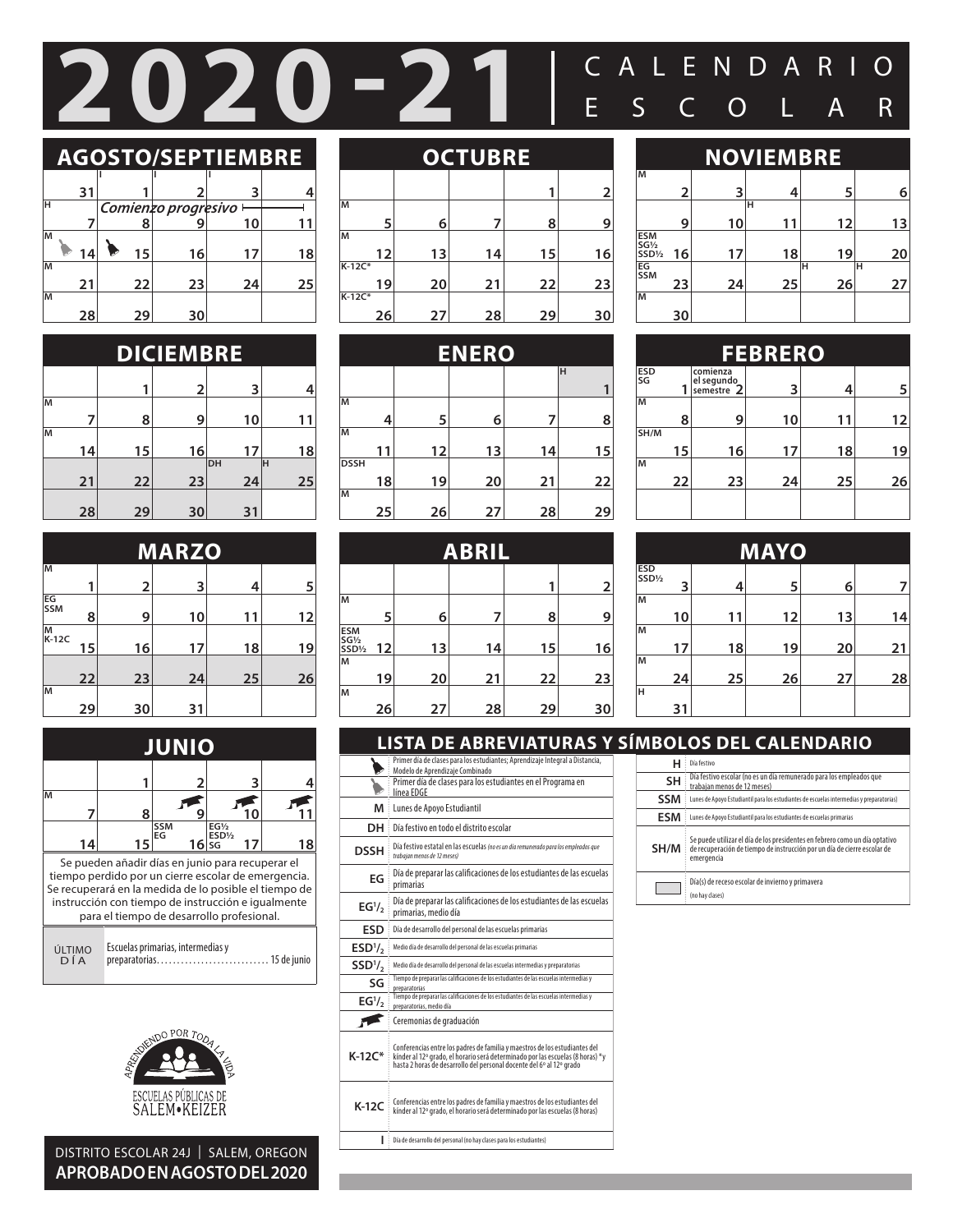## **UPDATED: 2020-21 Calendar for Parents**

NGFORALIS SALEM.KEIZER PUBLIC SCHOOLS

### The following calendar lists key dates for Salem-Keizer Public Schools. Please note that individual schools might have additional key dates, so check with your local school.

### **Key Dates for 2020-21**

| Sept. 8-11:   | Smooth start                                                                      | 31       | L                   |
|---------------|-----------------------------------------------------------------------------------|----------|---------------------|
|               |                                                                                   | 7        | 8                   |
| Sept. 14:     | First day for all students - EDGE Online                                          | 4        | Ľ                   |
| Sept. 15:     | First day for all students, Comprehensive                                         | 21       | 22                  |
|               | Distance Learning, blended learning                                               | 28       | 2 <sup>5</sup>      |
| Oct. 19 & 26: | Fall conferences, no student contact day                                          |          | <b>N</b>            |
| Nov. II:      | No school and district offices are closed                                         | M        | Т                   |
| Nov. 16:      | Secondary no student contact day;                                                 | 2        | 3                   |
|               | Elementary Student Support Monday                                                 | 9        | K                   |
| Nov. 23:      | Elementary no student contact day;<br>Secondary Student Support Monday            | 16       | Б                   |
| Nov. 26-29:   | No school and district offices are closed                                         | 23<br>30 | 2 <sup>2</sup>      |
| Dec. 21-31:   | No school - Winter Break                                                          |          |                     |
| Dec. 24-25:   | District offices are closed                                                       | м        | J<br>T              |
| Jan. 1-3:     | No school - Winter Break                                                          |          |                     |
| Jan. I:       | District offices are closed                                                       | 4        | 5                   |
| Jan. 18:      | No school and district offices are closed                                         | П<br> 8  | 12<br>B             |
| Feb. 15:      | No school                                                                         | 25       | 2 <sub>6</sub>      |
| March 8:      | Elementary no student contact day;<br>Secondary Student Support Monday            |          |                     |
| March 15:     | No student contact day<br>K-12 conferences                                        | M<br>I   | Τ<br>$\overline{2}$ |
| March 22-26:  | No school - Spring Break                                                          | 8        | 9                   |
| April 12:     | Secondary no student contact day;                                                 | 15       | ١ć                  |
|               | Elementary Student Support Monday                                                 | 22       | 2:                  |
| <b>May 3:</b> | Elementary no student contact day;<br>Secondary partial Student Support<br>Monday | 29       | 30                  |
| May 31:       | No school and district offices are closed                                         | М        | Τ                   |
|               |                                                                                   | 3        | 4                   |
| June 9-11:    | High school graduation                                                            | 10       | П                   |
| June 15:      | Official last day for all students                                                | 17       | 18                  |
| June 16:      | Elementary no student contact day;                                                | 24       | 2!                  |
|               | Secondary Student Support Day                                                     | 31       |                     |

*These are the key dates for the 2020-21 school year listing no school days, district office closures and other significant dates.* 

| September 2020 |    |    |    |    |  |    |                 | October 2020 |    |
|----------------|----|----|----|----|--|----|-----------------|--------------|----|
| M              |    | W  | Th | F  |  | м  |                 | w            | Tŀ |
| 31             |    | 2  | 3  |    |  |    |                 |              |    |
|                | 8  | 9  | 10 |    |  |    | 6               |              | 8  |
| 4              | 15 | 16 | 17 | 18 |  | 12 | $\overline{13}$ | 14           | 15 |
| 21             | 22 | 23 | 24 | 25 |  | 19 | 20              | 21           | 22 |
| 28             | 29 | 30 |    |    |  | 26 | 27              | 28           | 29 |
|                |    |    |    |    |  |    |                 |              |    |

|                | November 2020   |    |    |    |  | December 2020 |    |    |    |    |
|----------------|-----------------|----|----|----|--|---------------|----|----|----|----|
| М              |                 | w  | Τh |    |  | м             |    | w  | Th | F  |
| $\overline{2}$ |                 |    |    | 6  |  |               |    |    |    | 4  |
| 9              | 10              |    | 12 | 13 |  |               | 8  | q  | 10 |    |
| 16             | $\overline{17}$ | 18 | 19 | 20 |  | 14            | 15 | 16 |    | ۱۶ |
| 23             | 24              | 25 | 26 | 27 |  | 21            | 22 | 23 | 24 | 25 |
| 30             |                 |    |    |    |  | 28            | 29 | 30 | 31 |    |

|    | January 2021 |    |    |    |  | <b>February 2021</b> |    |                 |    |                |
|----|--------------|----|----|----|--|----------------------|----|-----------------|----|----------------|
| М  |              | w  | Th | F  |  | м                    |    | w               | Th | F              |
|    |              |    |    |    |  |                      | 2  |                 |    | 5              |
|    |              | 6  |    | 8  |  | 8                    | 9  | 10              |    |                |
|    | 12           | 13 | 14 | 15 |  | 15                   | 16 | $\overline{17}$ | 18 | ı٥             |
| 18 | ۱9           | 20 | 21 | 22 |  | 22                   | 23 | 24              | 25 | 2 <sub>0</sub> |
| 25 | 26           | 27 | 28 | 29 |  |                      |    |                 |    |                |

| March 2021<br>М |     |    |    |  | April 2021 |    |    |    |                |
|-----------------|-----|----|----|--|------------|----|----|----|----------------|
|                 | w   | Th | F  |  | M          |    | w  | Th | F              |
| 2               |     |    |    |  |            |    |    |    | $\overline{2}$ |
| 9               | 10  |    | 12 |  |            | 6  |    | 8  | 9              |
| 16              | 17  | 18 | 9  |  | 12         | 13 | 14 | 15 | I٥             |
| 23              | 24  | 25 | 26 |  | 19         | 20 | 21 | 22 | 23             |
| 30              | 3 I |    |    |  | 26         | 27 | 28 | 29 | 30             |
|                 |     |    |    |  |            |    |    |    |                |

|                | <b>May 2021</b> |    |    |    |  |  |  |  |  |
|----------------|-----------------|----|----|----|--|--|--|--|--|
| M              | т               | W  | Th | F  |  |  |  |  |  |
| $\overline{3}$ | 4               | 5  | 6  | 7  |  |  |  |  |  |
| 10             | Н               | 12 | 13 | 14 |  |  |  |  |  |
| 17             | 18              | 19 | 20 | 21 |  |  |  |  |  |
| 24             | 25              | 26 | 27 | 28 |  |  |  |  |  |
| 31             |                 |    |    |    |  |  |  |  |  |

|                | <b>September 2020</b> |    |    |     |  | October 2020 |    |    |    |    |
|----------------|-----------------------|----|----|-----|--|--------------|----|----|----|----|
| м              |                       | w  | Th |     |  | м            |    | w  | Th |    |
| ١l             |                       |    |    |     |  |              |    |    |    |    |
| 7              | 8                     | 9  | 10 | l I |  |              | 6  |    | 8  |    |
| $\overline{4}$ | 15                    | 16 |    | 18  |  | 12           | 13 | 14 | 15 | 16 |
| 21             | 22                    | 23 | 24 | 25  |  | ۱9           | 20 | 21 | 22 | 23 |
| 28             | 29                    | 30 |    |     |  | 26           | 27 | 28 | 29 | 30 |

| December 2020 |    |                |                 |    |  |  |  |  |
|---------------|----|----------------|-----------------|----|--|--|--|--|
| м             | T  | W              | Th              | F  |  |  |  |  |
|               |    | $\overline{2}$ | 3               | 4  |  |  |  |  |
|               | 8  | 9              | $\overline{10}$ |    |  |  |  |  |
| 4             | 15 | 16             | 17              | 18 |  |  |  |  |
| 21            | 22 | 23             | 24              | 25 |  |  |  |  |
| 28            | 29 | 30             | 31              |    |  |  |  |  |

| <b>February 2021</b> |                |                |                |    |  |  |  |  |
|----------------------|----------------|----------------|----------------|----|--|--|--|--|
| M                    |                | W<br>Th        |                |    |  |  |  |  |
|                      | $\overline{2}$ | 3              | $\overline{4}$ | 5  |  |  |  |  |
| 8                    | 9              | $\overline{0}$ | l I            | 12 |  |  |  |  |
| 15                   | 16             | 17             | 18             | 9  |  |  |  |  |
| 22                   | 23             | 24             | 25             | 26 |  |  |  |  |
|                      |                |                |                |    |  |  |  |  |

| April 2021 |    |          |    |                |  |  |  |  |  |  |
|------------|----|----------|----|----------------|--|--|--|--|--|--|
| M          |    | W        | Th | F              |  |  |  |  |  |  |
|            |    |          |    | $\overline{2}$ |  |  |  |  |  |  |
| 5          | 6  | 7        | 8  | 9              |  |  |  |  |  |  |
| 12         | 13 | 14       | 15 | 16             |  |  |  |  |  |  |
| 19         | 20 | 21       | 22 | 23             |  |  |  |  |  |  |
| 26         | 27 | 28<br>29 |    | 30             |  |  |  |  |  |  |

|    |    | <b>May 2021</b> |    |    | <b>June 2021</b> |    |    |                 |    |
|----|----|-----------------|----|----|------------------|----|----|-----------------|----|
| M  |    | w               | Th | F  | м                |    | w  | Th              | F  |
| 3  | 4  |                 | 6  |    |                  |    | 2  | 3               |    |
| 0  |    | 12              | 13 | ۱4 |                  | 8  | 9  | 10              |    |
| 7  | 18 | ۱9              | 20 | 21 | 14               | 15 | 16 | $\overline{17}$ | 18 |
| 24 | 25 | 26              | 27 | 28 | 19               | 20 | 21 | 22              | 23 |
| 31 |    |                 |    |    | 26               | 27 | 28 | 29              | 30 |

*February 15, Presidents Day may be used as an optional make-up day for an emergency closure that occurs prior to Winter Break. Days may be added in June to make up for emergency closures. As much as possible, lost instructional time will be made up with instructional time.*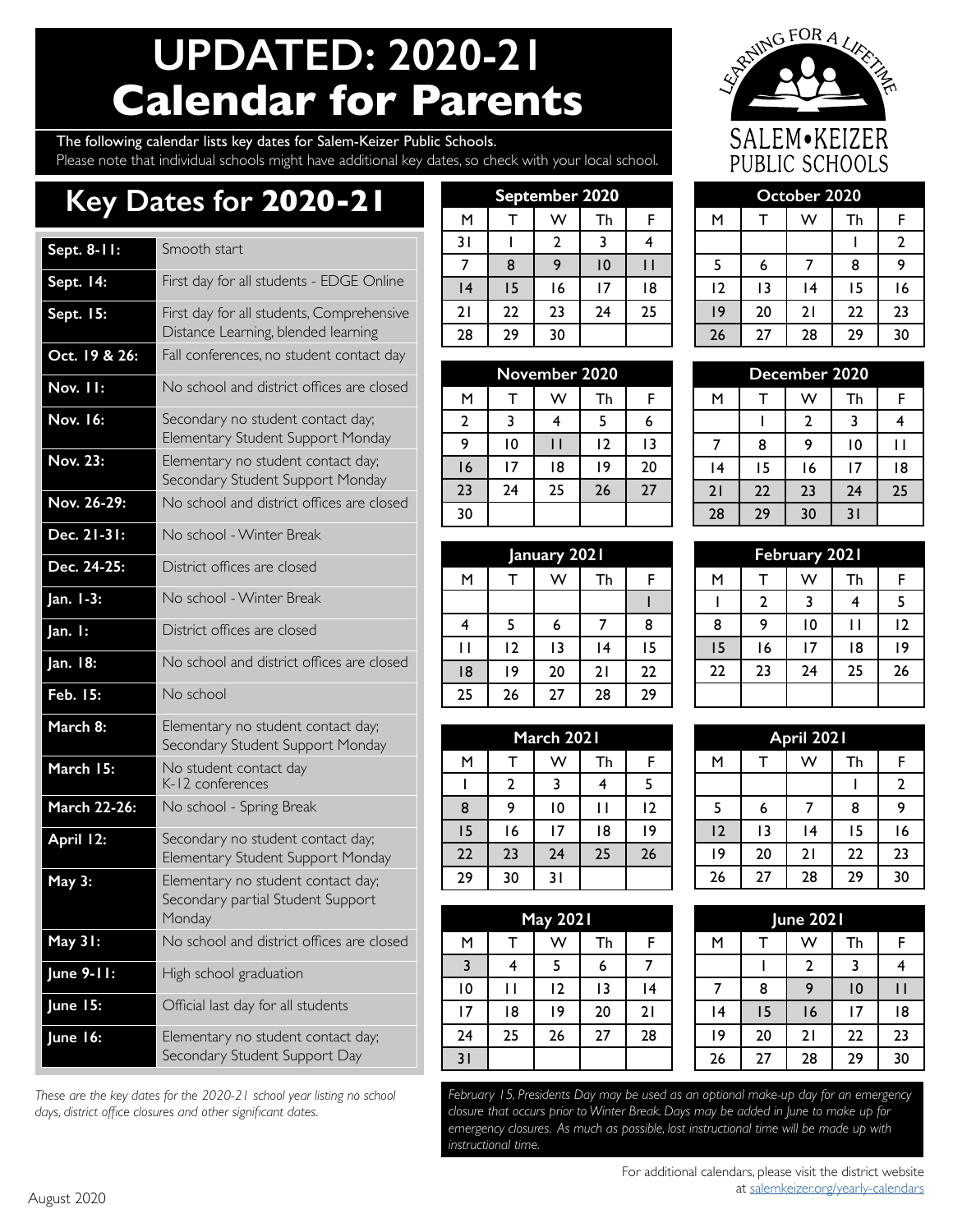### **Calendario Actualizado 2020-21 para los padres de familia**

**El siguiente calendario menciona las fechas importantes para las Escuelas Públicas de Salem-Keizer.** Tenga en cuenta que cada escuela podría tener fechas importantes adicionales a las indicadas en la lista, por favor, consulte con su escuela.



### **Fechas importantes para el ciclo escolar 2020-21**

| 8-11 de sept:   | Comienzo progresivo para la enseñanza a distancia                                                                                         |
|-----------------|-------------------------------------------------------------------------------------------------------------------------------------------|
| 14 de sept:     | Primer día de clases para los estudiantes en el<br>Programa en línea EDGE                                                                 |
| 15 de sept:     | Primer día de clases para los estudiantes;<br>Aprendizaje Integral a Distancia, Modelo de<br>Aprendizaje Combinado                        |
| 19 y 26 de oct: | Conferencias entre los padres de familia y<br>maestros de los estudiantes, Días de no<br>comunicación entre los maestros y estudiantes    |
| II de nov:      | Oficinas del distrito cerradas y no hay clases                                                                                            |
| 16 de nov:      | Día de no comunicación entre los maestros y los<br>estudiantes de la secundaria; Lunes de apoyos para<br>los estudiantes de la primaria   |
| 23 de nov:      | Día de no comunicación entre los maestros y los<br>estudiantes de la primaria; Lunes de apoyos para<br>los estudiantes de la secundaria   |
| 26-29 de nov:   | Oficinas del distrito cerradas y no hay clases                                                                                            |
| 21-31 de dic:   | Vacaciones de invierno - No hay clases                                                                                                    |
| 24-25 de dic:   | Oficinas del distrito cerradas                                                                                                            |
| 1-3 de en:      | Vacaciones de invierno. No habrá comunicación<br>entre los maestros y los estudiantes                                                     |
| l de en:        | Oficinas del distrito cerradas                                                                                                            |
| 18 de en:       | Oficinas del distrito cerradas. No habrá<br>comunicación entre los maestros y los estudiantes                                             |
| 15 de feb:      | No hay clases                                                                                                                             |
| 8 de mzo:       | Día de no comunicación entre los maestros y los<br>estudiantes de la primaria; Lunes de apoyos para<br>los estudiantes de la secundaria   |
| 15 de mzo:      | Conferencias entre los padres de familia y<br>maestros de los estudiantes, día de no<br>comunicación entre los maestros y los estudiantes |
| 22-26 de mzo:   | Vacaciones de primavera - no hay clases                                                                                                   |
| 12 de abr:      | Día de no comunicación entre los maestros y los<br>estudiantes de la secundaria; Lunes de apoyos para<br>los estudiantes de la primaria   |
| 3 de mayo:      | Día de no comunicación entre los maestros y los<br>estudiantes de la primaria; Lunes de apoyos para<br>los estudiantes de la secundaria   |
| 31 de mayo:     | Oficinas del distrito cerradas. No habrá<br>comunicación entre los maestros y los estudiantes                                             |
| 9-11 de jun:    | Graduación de las escuelas preparatorias                                                                                                  |
| 15 de jun:      | Último día de clases                                                                                                                      |
| 16 de jun:      | Día de no comunicación entre los maestros y los<br>estudiantes de la primaria; Día de apoyos para los<br>estudiantes de la secundaria     |

*Este es el listado de los días sin clases del ciclo escolar 2020-21, de los cierres de las oficinas distritales y de otras fechas importantes.* 

|    |    | Septiembre 2020 |    |    |                |    | Octubre 2020 |    |
|----|----|-----------------|----|----|----------------|----|--------------|----|
|    | м  | Mi              |    |    |                | М  | Mi           |    |
| 31 |    | 2               |    |    |                |    |              |    |
|    | 8  | 9               | 10 |    |                | 6  |              | 8  |
| 4  | 15 | 16              | 17 | 18 | $\overline{2}$ | 13 | 14           | 15 |
| 21 | 22 | 23              | 24 | 25 | 19             | 20 | 21           | 22 |
| 28 | 29 | 30              |    |    | 26             | 27 | 28           | 29 |
|    |    |                 |    |    |                |    |              |    |

|    |    | <b>Noviembre 2020</b> |    |    |    |    | Deciembre 2020 |     |     |
|----|----|-----------------------|----|----|----|----|----------------|-----|-----|
|    | м  | Mi                    |    |    |    | м  | Mi             |     | v   |
| -2 |    |                       |    | 6  |    |    | 2              | 3   |     |
| 9  | 10 |                       | 12 | 13 |    | 8  | 9              | 10  | l I |
| 16 | 17 | 18                    | ۱9 | 20 | 14 | 15 | 16             | 17  | 18  |
| 23 | 24 | 25                    | 26 | 27 | 21 | 22 | 23             | 24  | 25  |
| 30 |    |                       |    |    | 28 | 29 | 30             | 3 I |     |

|    |    | Enero 2021 |    |    |    |    | Febrero 2021 |    |    |
|----|----|------------|----|----|----|----|--------------|----|----|
|    | м  | Mi         |    | v  |    | м  | Mi           |    | ٧  |
|    |    |            |    |    |    |    |              |    | 5. |
|    |    | 6          |    | 8  | 8  | 9  | 10           | Н  | 12 |
|    | 12 | 13         | 14 | 15 | 15 | 16 | 17           | 18 | ۱9 |
| 8  | ۱9 | 20         | 21 | 22 | 22 | 23 | 24           | 25 | 26 |
| 25 | 26 | 27         | 28 | 29 |    |    |              |    |    |

|         |              | Marzo 2021 |    |    |    |    | <b>Abril 2021</b> |  |
|---------|--------------|------------|----|----|----|----|-------------------|--|
| Mi<br>M |              |            |    |    |    | м  | Mi                |  |
|         | $\mathbf{2}$ |            |    |    |    |    |                   |  |
| 8       | ٩            | 10         |    | 12 | 5  | ь  |                   |  |
| 15      | 16           | 17         | 18 | 9  | 12 | 13 | 14                |  |
| 22      | 23           | 24         | 25 | 26 | 19 | 20 | 21                |  |
| 29      | 30           | 31         |    |    | 26 | 27 | 28                |  |

| <b>Mayo 2021</b> |    |    |    |    |  |  |  |  |  |  |
|------------------|----|----|----|----|--|--|--|--|--|--|
|                  | M  | Mi |    |    |  |  |  |  |  |  |
| 3                | 4  | 5  | 6  |    |  |  |  |  |  |  |
| 10               | J  | 12 | 13 | 14 |  |  |  |  |  |  |
| 17               | 18 | 19 | 20 | 21 |  |  |  |  |  |  |
| 24               | 25 | 26 | 27 | 28 |  |  |  |  |  |  |
| 31               |    |    |    |    |  |  |  |  |  |  |

| Octubre 2020 |    |    |    |                |  |  |  |  |  |  |
|--------------|----|----|----|----------------|--|--|--|--|--|--|
|              | м  | Mi |    |                |  |  |  |  |  |  |
|              |    |    |    | $\overline{2}$ |  |  |  |  |  |  |
| 5            | 6  | 7  | 8  | 9              |  |  |  |  |  |  |
| 12           | 13 | 4  | 15 | 16             |  |  |  |  |  |  |
| 9            | 20 | 21 | 22 | 23             |  |  |  |  |  |  |
| 26           | 27 | 28 | 29 | 30             |  |  |  |  |  |  |

| Deciembre 2020 |    |                |                 |    |  |  |  |  |  |  |
|----------------|----|----------------|-----------------|----|--|--|--|--|--|--|
|                | M  | Mi             |                 |    |  |  |  |  |  |  |
|                |    | $\overline{2}$ | 3               | 4  |  |  |  |  |  |  |
|                | 8  | 9              | $\overline{10}$ |    |  |  |  |  |  |  |
| 4              | 15 | 16             | 17              | 18 |  |  |  |  |  |  |
| 21             | 22 | 23             | 24              | 25 |  |  |  |  |  |  |
| 28             | 29 | 30             | 31              |    |  |  |  |  |  |  |

| Febrero 2021 |                |                |     |    |  |  |  |  |  |  |
|--------------|----------------|----------------|-----|----|--|--|--|--|--|--|
|              | M              | Mi             |     |    |  |  |  |  |  |  |
|              | $\overline{2}$ | $\overline{3}$ | 4   | 5  |  |  |  |  |  |  |
| 8            | 9              | $\overline{0}$ | l I | 12 |  |  |  |  |  |  |
| 15           | 16             | 17             | 18  | 9  |  |  |  |  |  |  |
| 22           | 23             | 24             | 25  | 26 |  |  |  |  |  |  |
|              |                |                |     |    |  |  |  |  |  |  |

|    |    | Marzo 2021 |    |    | Abril 2021 |    |    |    |    |
|----|----|------------|----|----|------------|----|----|----|----|
| L  | м  | Mi         |    | v  |            | м  | Mi |    |    |
|    | 2  |            |    |    |            |    |    |    |    |
| 8  | 9  | 10         |    | 12 |            | 6  |    | 8  | q  |
| 15 | ۱6 | . 7        | 18 | 19 | 12         | 13 | 14 | 15 | 16 |
| 22 | 23 | 24         | 25 | 26 | 19         | 20 | 21 | 22 | 23 |
| 29 | 30 | 31         |    |    | 26         | 27 | 28 | 29 | 30 |

| <b>Mayo 2021</b> |    |    |    |    | <b>Junio 2021</b> |    |    |    |    |
|------------------|----|----|----|----|-------------------|----|----|----|----|
| L                | м  | Mi |    | ν  |                   | м  | Mi |    |    |
| $\overline{3}$   | 4  |    | 6  |    |                   |    | 2  |    |    |
| 10               | ١I | 12 | 13 | ۱4 |                   | 8  | 9  | 10 |    |
| 7                | 18 | 9  | 20 | 21 | 14                | 15 | 16 | 17 | 18 |
| 24               | 25 | 26 | 27 | 28 | ۱9                | 20 | 21 | 22 | 23 |
| 31               |    |    |    |    | 26                | 27 | 28 | 29 | 30 |

*De ocurrir un cierre de emergencia escolar antes de las vacaciones de primavera, el 15 de febrero, Día de los Presidentes puede ser usado para reponer un día escolar.Se pueden agregar días escolares en junio para compensar los cierres de emergencia. En la medida de lo posible, se compensará el tiempo de instrucción perdido con tiempo de instrucción adicional.*